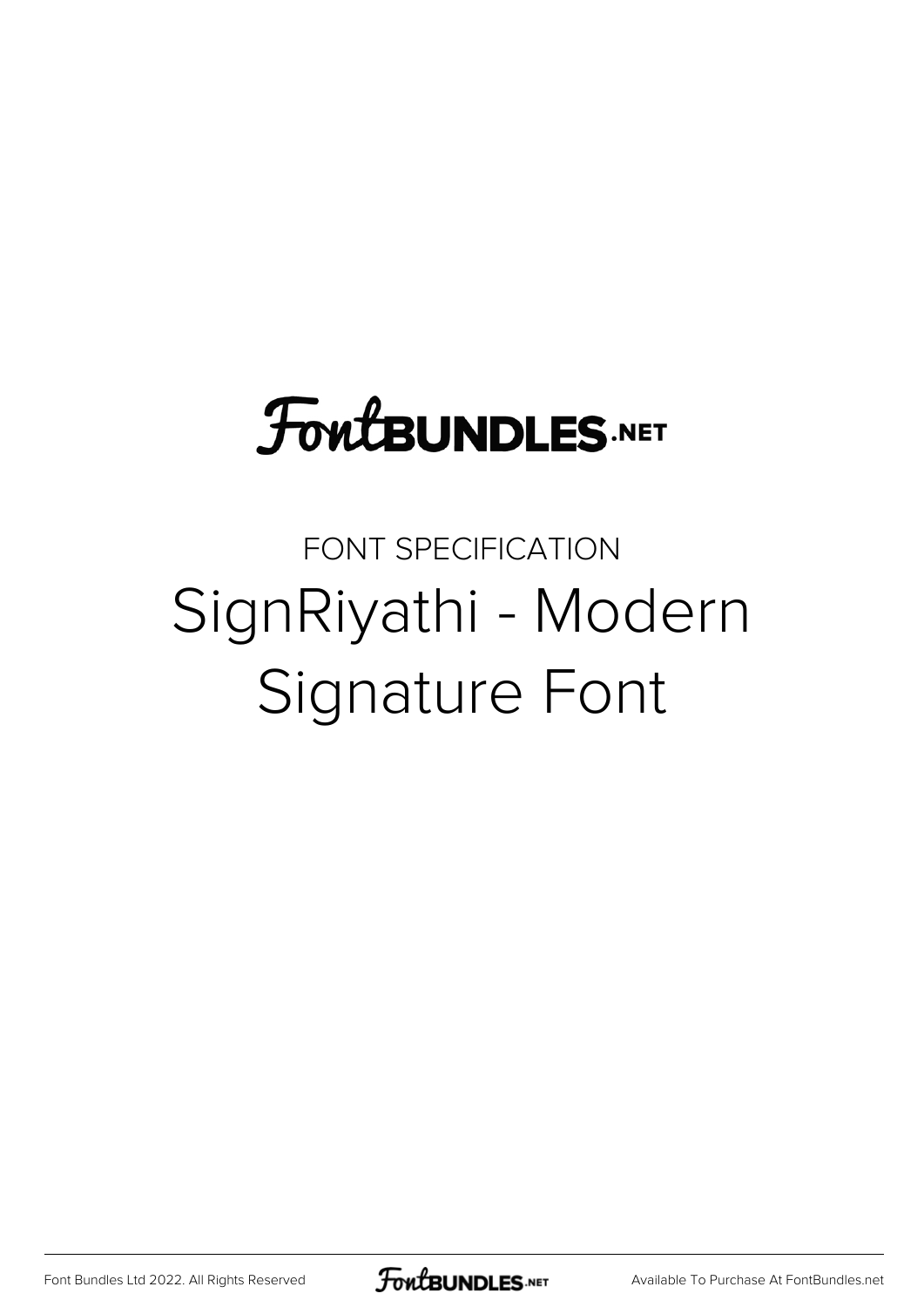### SignRiyathi - Regular

**Uppercase Characters** 



Lowercase Characters



#### **Numbers**

 $0123456789$ 

Punctuation and Symbols

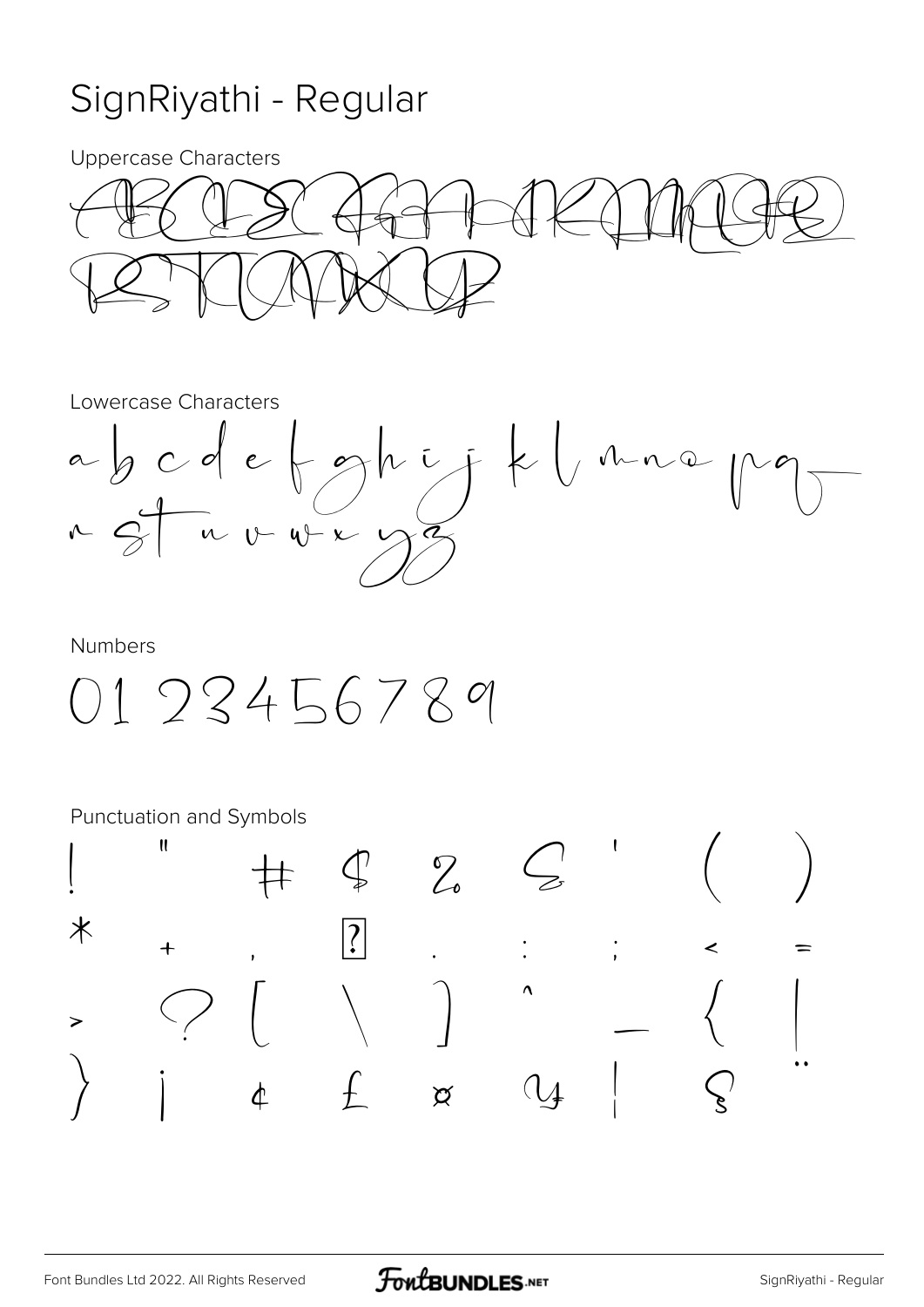

All Other Glyphs



FontBUNDLES.NET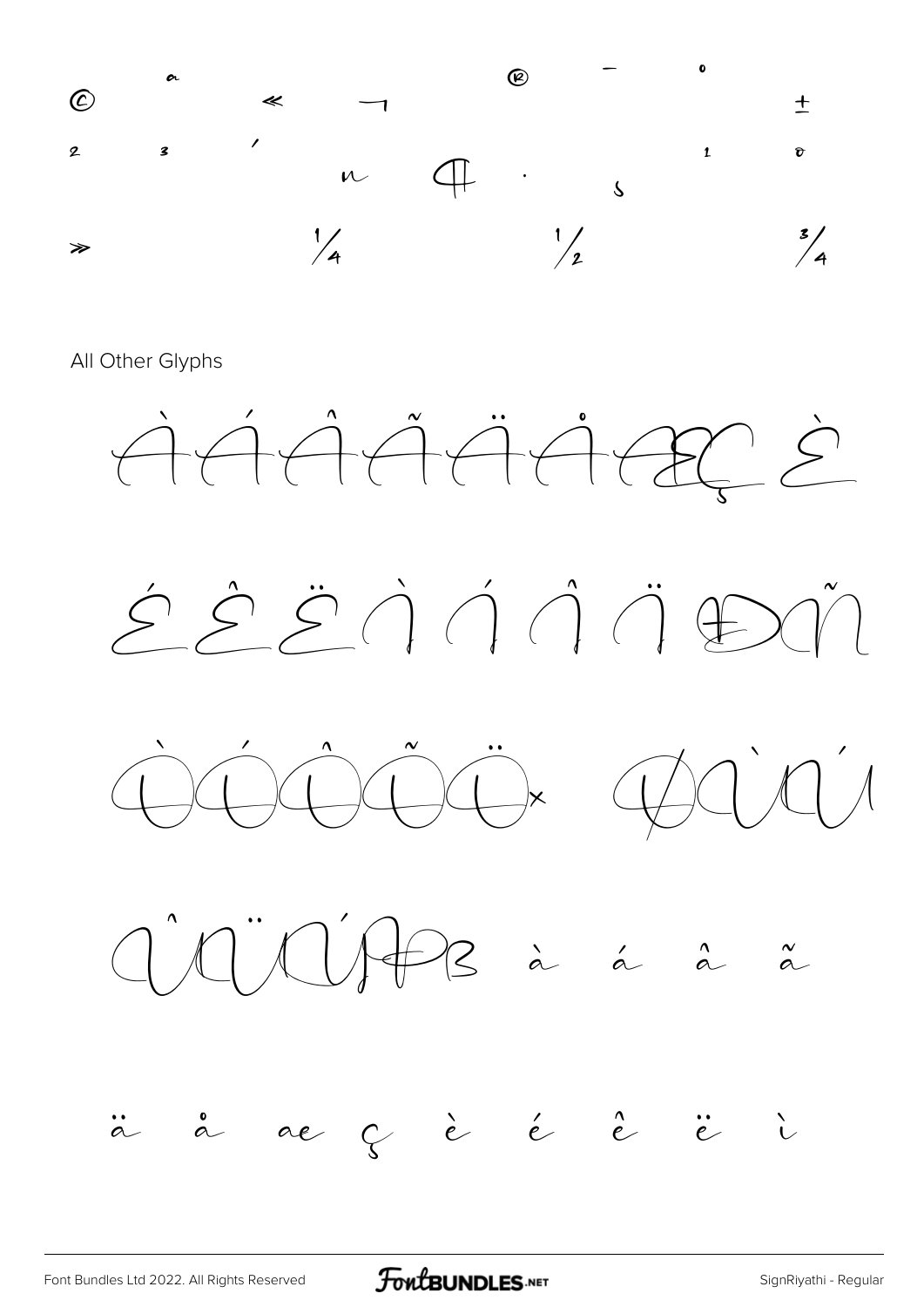

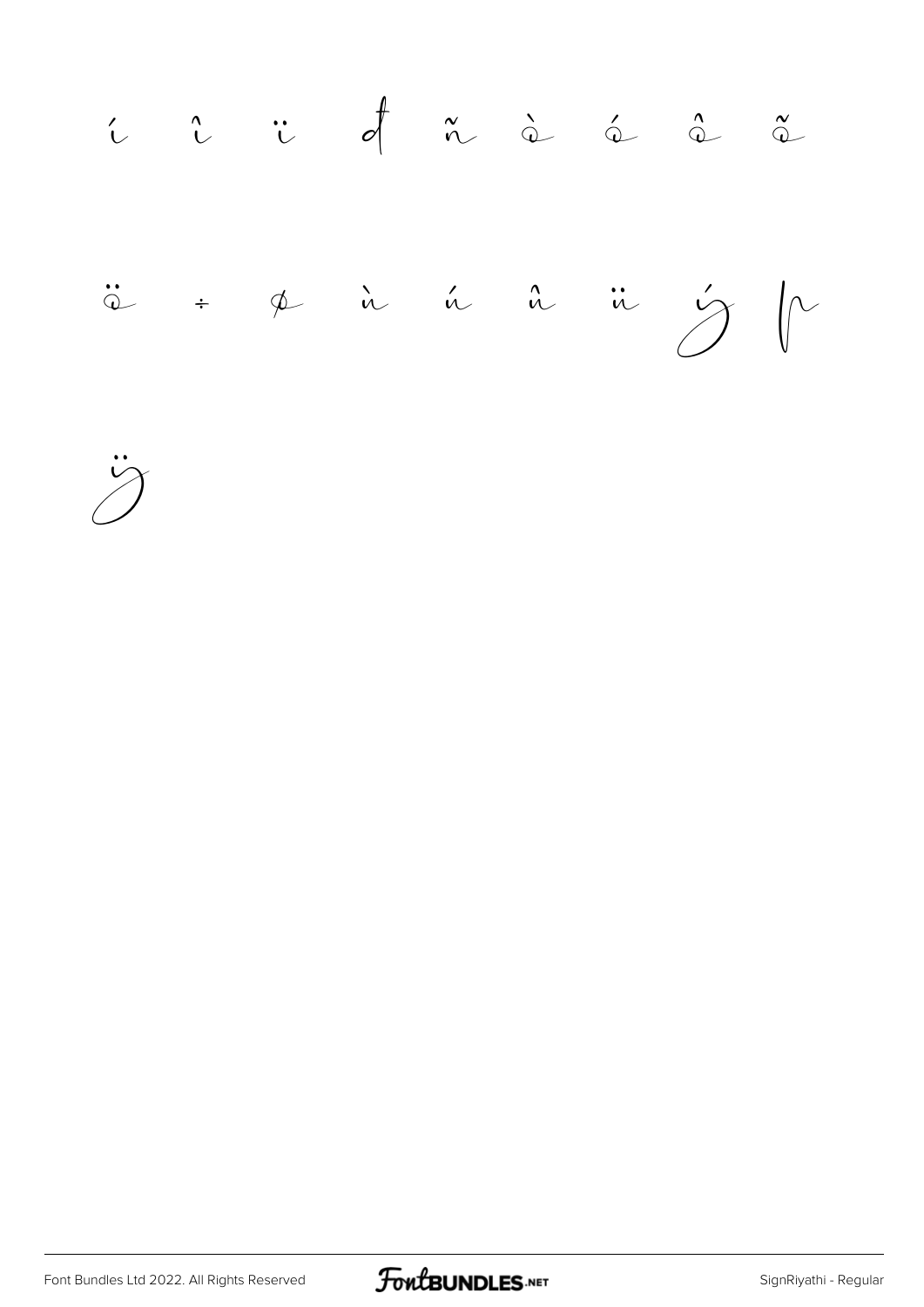### SignRiyathi - Regular

**Uppercase Characters** 



Lowercase Characters

 $e\sqrt{9}$ hijk (inne pg rg n  $\alpha$  g c d  $U - U + V$ 

**Numbers** 

0193456789

**Punctuation and Symbols**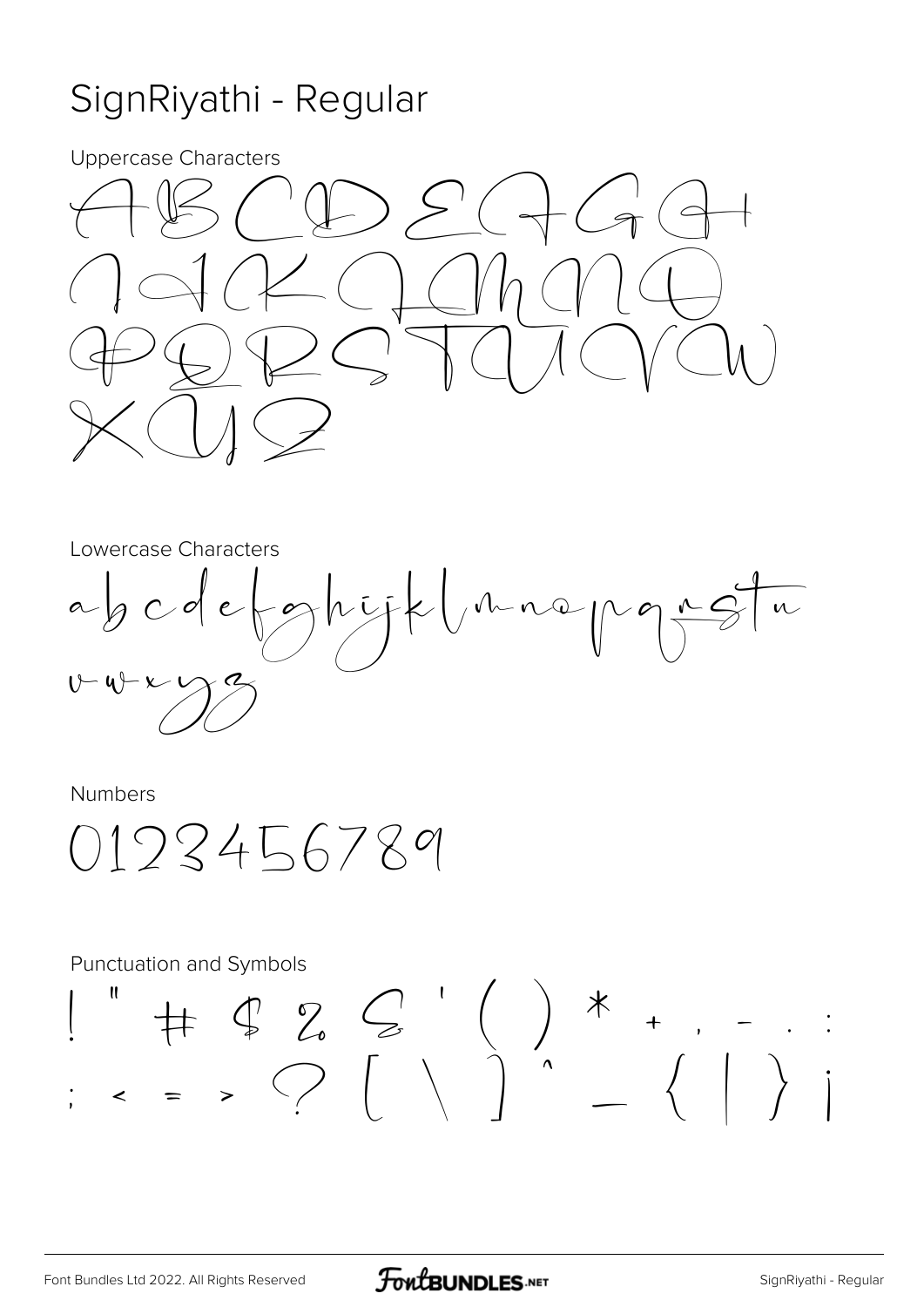

All Other Glyphs



**FOWLBUNDLES.NET**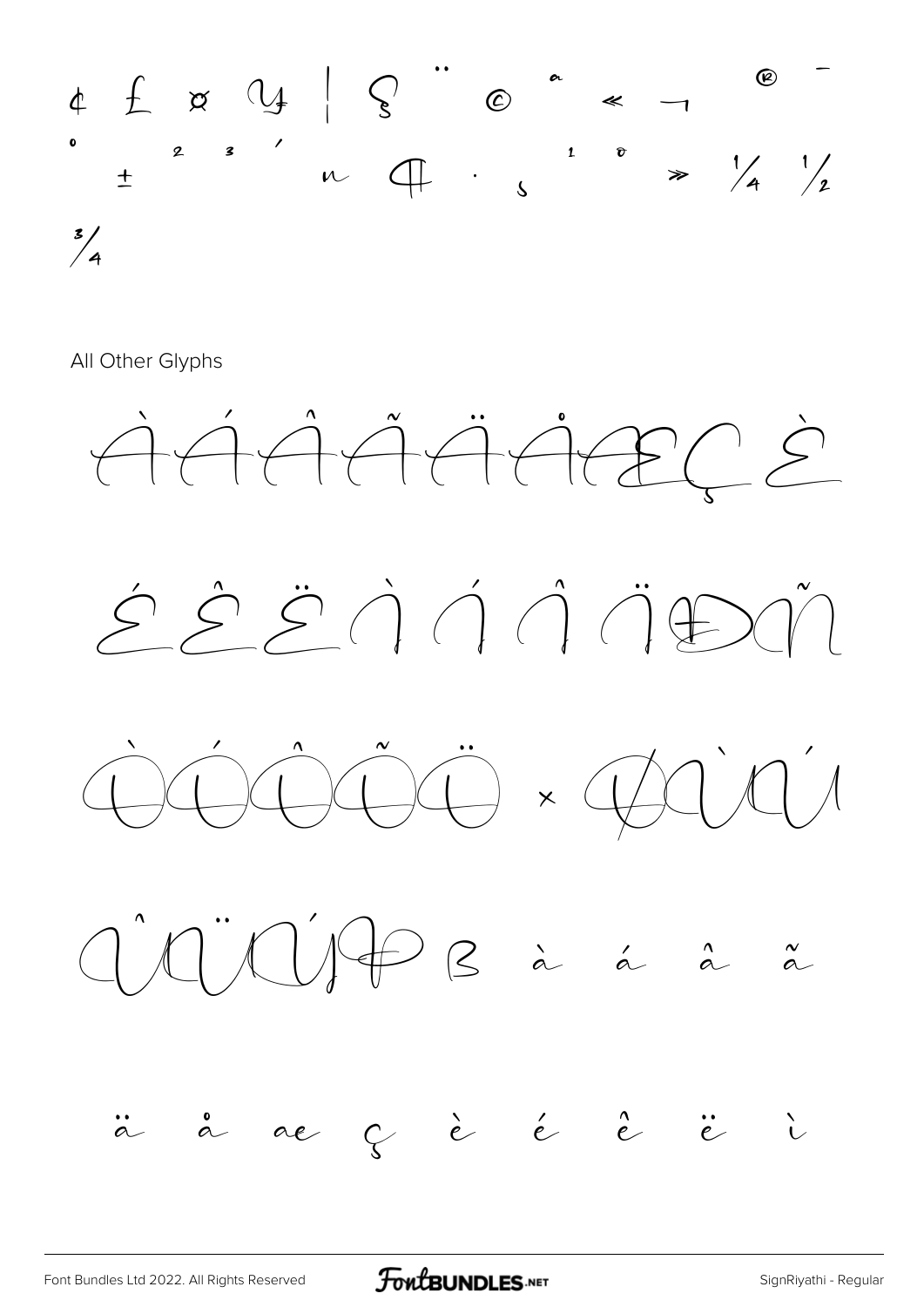